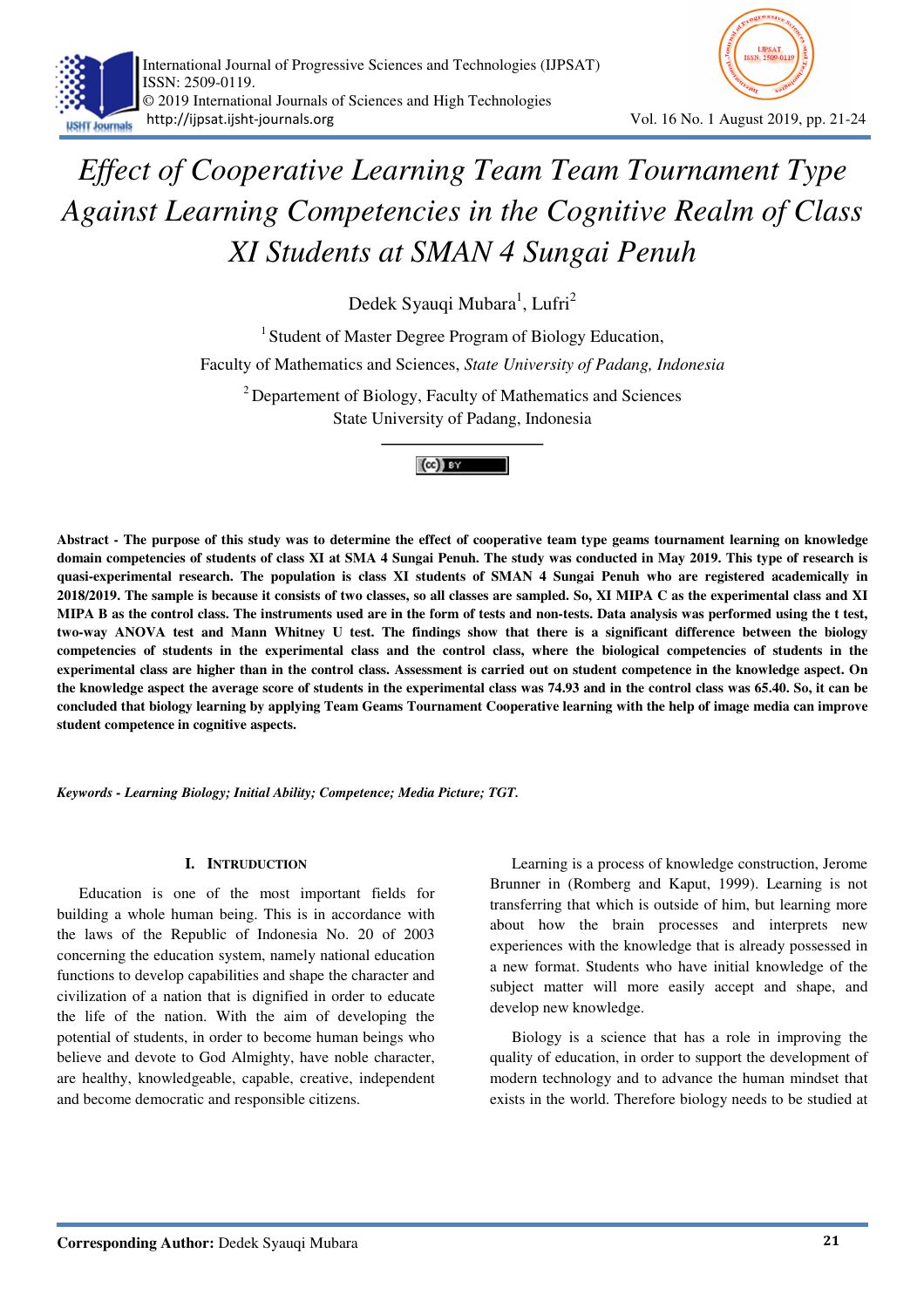all levels of education to equip students to be able to think logically, be critical, creative, innovative and able to work together. Biology is also one of science learning that requires students to think more creatively and independently. Biological material is related to nature widely and systematically, so that biology is not only mastery of a collection of knowledge in the form of facts, concepts, or principles but also a process of observation and discovery (Ministry of National Education, 2003). Biology as a study of living things is obtained through a process of investigation or research using scientific methods

 Given the importance of the role of biology and in accordance with the biology learning above, then the biology learning process in the classroom should be interesting, fun and student-centered. Biology learning involves students seeking extensive sources of information from various sources. Biology learning requires students to be able to master the competencies that have been set. Mastery of competence by students is inseparable from the role of the teacher as a guide and facilitator in learning activities. Mastery of competence by students is inseparable from the role of the teacher as a guide and facilitator in learning activities. As an educator the teacher must be able to find a good way for students to take interest, and be happy with the material being taught. Students according to Munandar (2009: 40), "Students are of good quality academically, skills (skills), emotional maturity, and spiritual morals will be produced by qualified teachers". Therefore teachers are required to master the material and learning strategies so that student learning competencies increase.

Based on the results of observations of researchers on September 26, 2018 in the XI class MIPA of SMAN 4 Sungai Penuh, in biology learning activities, it can be seen that the teacher is still using conventional learning models, namely the delivery of material with the lecture method, question and answer and then ended by giving practice in the form of written questions, The author also observed that when the biology learning process took place, it was seen that only a small number of students who looked active and focused on paying attention to the lesson, chatting with other students in the learning process took place, so they seemed unwilling to listen to the material presented by biology teachers. In addition, there are students who only hear and record teacher explanations without wanting to convey their ideas or opinions about the material they are learning. This has an effect on the lack of good interaction in the implementation of biology learning.

Conventional learning applied by teachers in class has an impact on students' lack of enthusiasm in the learning process. Many students do not want to ask questions and tend to take for granted the material presented by the teacher. this shows that the implementation of biology in class XI IPA 10 Kerinci looks less able to motivate students' skills to think critically and express opinions and only a few students who express their opinions, and even then it is dominated by high-ability students and other students prefer not to be actively involved and choose to be quiet in the learning process. Another impact of conventional learning used by teachers is that students are not accustomed to discussing with friends in solving questions given by the teacher and are not skilled in expressing opinions in front of the class.

This can be seen during the learning process of biology at SMAN 10 class XI IPA is that learning is emphasized more on the cognitive aspects of students, where the teacher evaluates students' competencies more than the results of their learning. The weak cognitive abilities of these students are caused not only by the low desire of students to explore biological concepts through a process of thinking, also influenced by students' weak initial abilities. If the initial ability of students is low, it will affect the process of forming new understanding in the student. This is because, the initial ability is the foundation in forming a new learning concept. Based on the results of the Daily Examination (UH), it is known that there are still many students who get scores under the KKM, namely (75).

With the application of cooperative learning Type TGT each student can play an active role and have a sense of responsibility towards the group in collecting scores on the turnout. A democratic classroom atmosphere and pleasant tournament activities will provide opportunities to achieve optimal learning outcomes. In the learning process, teachers are faced with a variety of students' initial abilities made possible to influence the learning process and competence. The initial ability can describe the readiness of students to receive lessons to be delivered by the teacher. According to Slameto (2010: 25) "How new materials can be studied properly, depending on what is known (advance organizers). Thus, the initial ability of students is a prerequisite for students to take lessons, so that they will achieve better learning competencies.

The initial ability and learning model are two very important things to be considered by the teacher before starting the learning process. Cooperative learning model Type TGT can improve student learning towards better.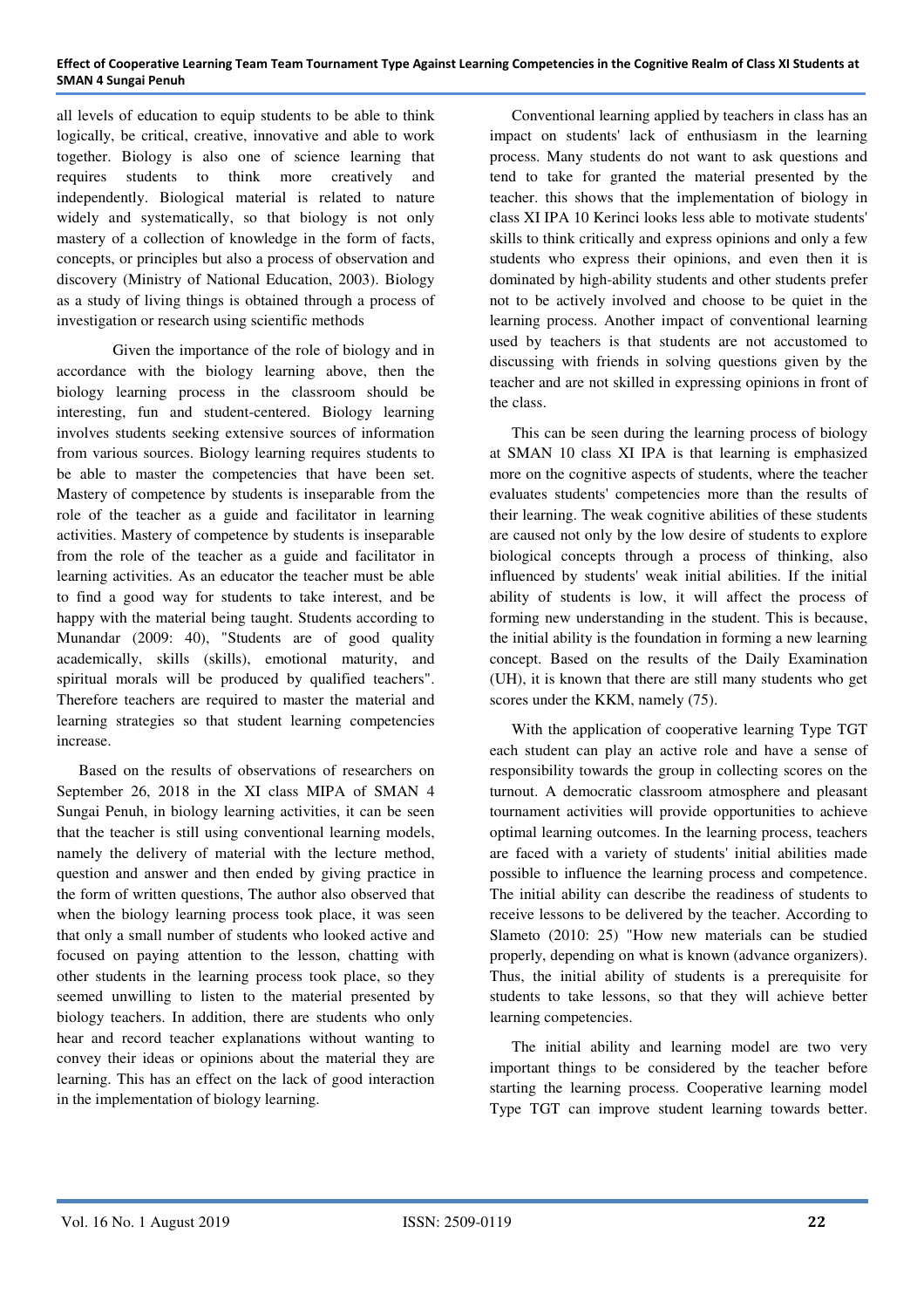#### **Effect of Cooperative Learning Team Team Tournament Type Against Learning Competencies in the Cognitive Realm of Class XI Students at SMAN 4 Sungai Penuh**

Students are also easier to understand the learning material because in learning, the teacher considers the students' initial abilities so that student competence is expected to improve.

Based on the above problems, the researcher was interested in conducting a study entitled "The Influence of Team Games Tournament Cooperative Learning Model (TGT) and Early Ability to Learning Competencies in the Knowledge Sphere of Class XI Students of SMAN 4 Sungai Penuh Science.

#### **II. RESEARCH METHOD**

This research is a quasi-experimental study. The population is Grade XI Students of SMAN 4 Sungai Penuh registered in the 2018/2019 academic year. For samples because they consist of two classes, they are all used as research samples. So, class XI C as the experimental class and class XI B as the control class. The instruments used are in the form of tests and non-tests. Data analysis was performed using the t test, two-way anava test and Mann Whitney U test.

#### **III. FINDING AND DISCUSSION**

The data obtained in this study are learning competencies aspects of knowledge, attitudes and skills of students in the experimental and control classes.

## **3.1 Data on Student Knowledge Competence**

The competency data of students' knowledge is presented in Table 1 below.

Tabel 1. Data of Students' Knowledge Competence

| Class        | Average Score |
|--------------|---------------|
| Experimental | 74,93         |
| Control      | 65,40         |
|              |               |





The assessment of student knowledge competency is done using test questions. Based on Table 1. and Graph 1 above, it is clear that the average score of knowledge competency students in the experimental class is higher than in the control class, which is 74, 93 in the experimental class and 65, 40 in the control class. This shows that the realm of competency in the knowledge of students in the experimental class using the TGT learning model is higher than the control class using conventional models which are based on low high initial abilities. This is because the team game tournament model is a student who is trained to develop students' skills, thus attracting the attention of students to learn. This is in accordance with Desstya et al. (2012), that the influence of the TGT learning model has a good effect on students' knowledge competencies.

The TGT learning model is a type of learning whose activities are student-centered. TGT cooperative learning places more emphasis on the learning process of group collaboration. The goal to be achieved is not only academic ability, namely mastery of subject matter, but also there are elements of cooperation to master the material, the material is delivered in small parts, accompanied by questions related to the material delivered and the students answer it. For the sake of sake students will feel the interaction directly with the instructor. This media makes it easy for students to understand the subject matter being studied, because students in groups and alternately will complete the game. Students' answers are wrong, can be justified directly, so that being able to straighten out concepts that were initially poorly understood by students, finally can be understood by students, finally it can be understood well and correctly.